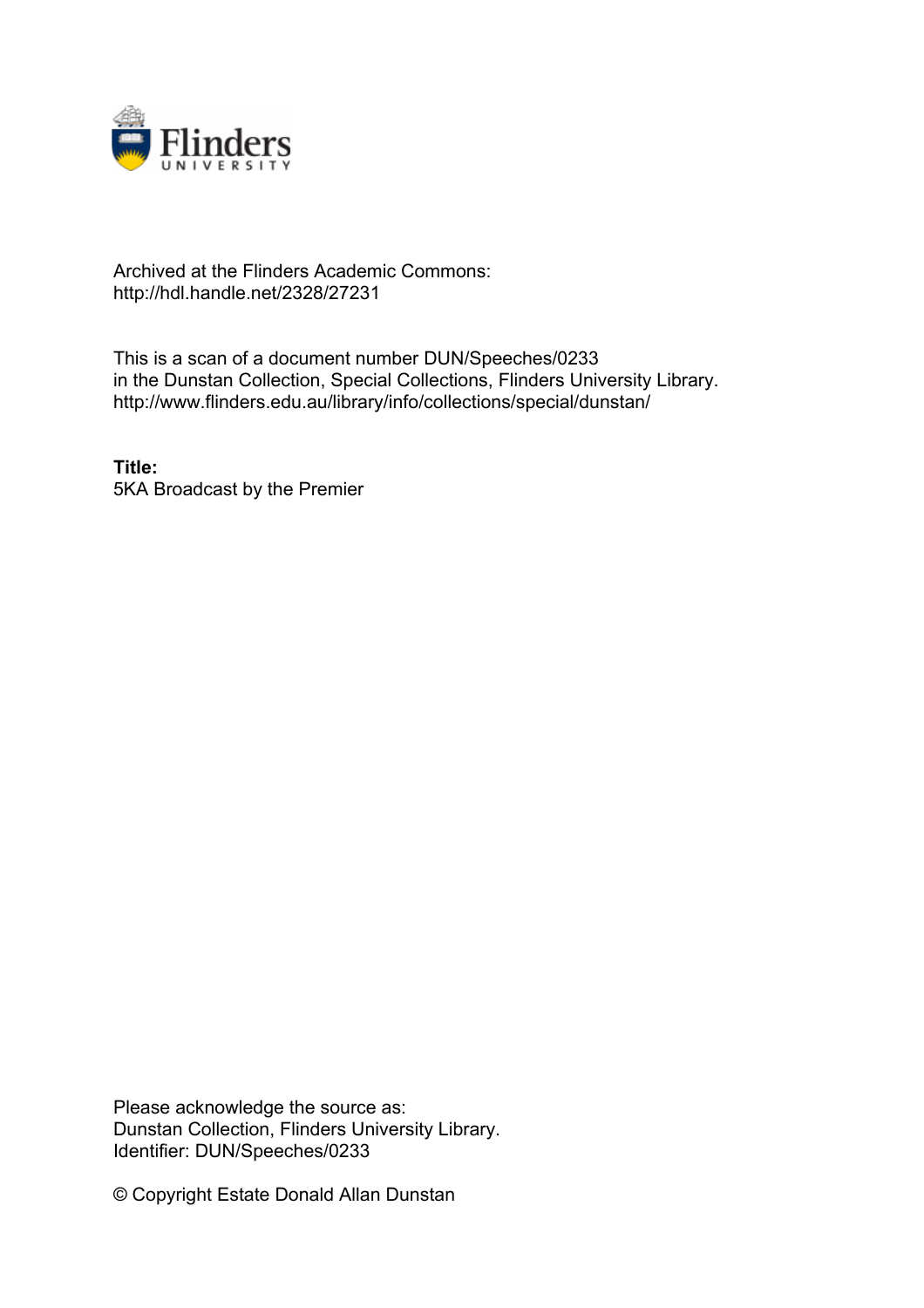5-KA BROADCAST - BY THE PREMIER (MR. DUNSTAN) C.O. Theme - Opening and hold under for

 $1.11$  . The contract of the contract of the contract of the contract of the contract of the contract of the contract of the contract of the contract of the contract of the contract of the contract of the contract of the

\*

 $\zeta^{\bullet}$ 

ANN: This is a broadcast by the Premier, Don Dunstan, on behalf of the Australian Labor Party.-

GOOD EVENING: THERE'S BEEN A LOT OP TALK OVER THE PAST PEW WEEKS CONCERNING THE ROLE OP THE LEGISLATIVE COUNCIL IN THE SOUTH AUSTRALIAN PARLIAMENT AND HOW IT COULD EFFECT THE LEGISLATIVE PROGRAMME OP THE GOVERNMENT. AND POR MANY PEOPLE THERE'S ALSO BEEN A LOT OP CONFUSION.

SO TONIGHT I THOUGHT I'D BRIEFLY OUTLINE THE GOVERNMENT'S ATTITUDE TOWARDS THE COUNCIL.

AS IT STANDS AT THE MOMENT. THE LEGISLATIVE COUNCIL  $-$  OR THE UPPER HOUSE - IS THE MOST UNDEMOCRATIC HOUSE OF PARLIAMENT IN THE ENGLISH SPEAKING WORLD. AND THAT IS A DISTINCTION SOUTH AUSTRALIANS NEED NOT BE PROUD OF.

NOT ONLY ARE THE ELECTORATES OF THE UPPER HOUSE BLATANTLY GERRYMANDERED IN THE LIBERAL COUNTRY LEAGUE'S FAVOUR - SO THAT ONLY EIGHT OF THE TWENTY MEMBERS ARE ELECTED TO REPRESENT MORE THAN TWO-THIRDS OF THE CITIZENS OF THE STATE - BUT ALSO THE VOTING QUALIFICATIONS ARE SO RIGGED THAT MORE THAN A THIRD OF THE CITIZENS WHO CAN VOTE FOR LOWER HOUSE ELECTIONS - AND THE GOVERNMENT THEY WANT - CANNOT VOTE AT ALL FOR UPPER HOUSE MEMBERS.

TO VOTE IN AN UPPER HOUSE ELECTION, YOU HAVE TO BE A PROPERTY HOLDER - OR THE WIFE OR HUSBAND OF A PROPERTY HOLDER. OR YOU HAVE TO BE A RETURNED SERVICEMAN OR WHAT IS CALLED "THE INHABITANT-OCCUPIER OF A DWELLING HOUSE" OR THE WIFE OR HUSBAND OF AN "INHABITANT OCCUPIER" OR RETURNED SERVICEMAN. IF YOU ARE NONE OF THESE THINGS, YOU DON'T GET THE VOTE AT ALL. FURTHERMORE, BECAUSE IN THE PAST ONLY THOSE PEOPLE WHO BOUGHT LAND OF VALUE WERE NOTIFIED OF THEIR RIGHT TO VOTE IN LEGISLATIVE COUNCIL ELECTIONS, ONLY ABOUT A THIRD OF THOSE PEOPLE WHO ARE ELIGIBLE TO VOTE ARE ENROLLED. THE RESULT IS THAT WE NOW HAVE IN SOUTH AUSTRALIA NOT ONLY A BLATANTLY UNDEMOCRATIC UPPER HOUSE BUT ALSO A-HOUSE OP PRIVILEGE WHICH DOES NOT AT ALL EVEN BEGIN

**2/** 

TO REPRESENT THERE PEOPLE IT SHOULD BE REPRESENTING.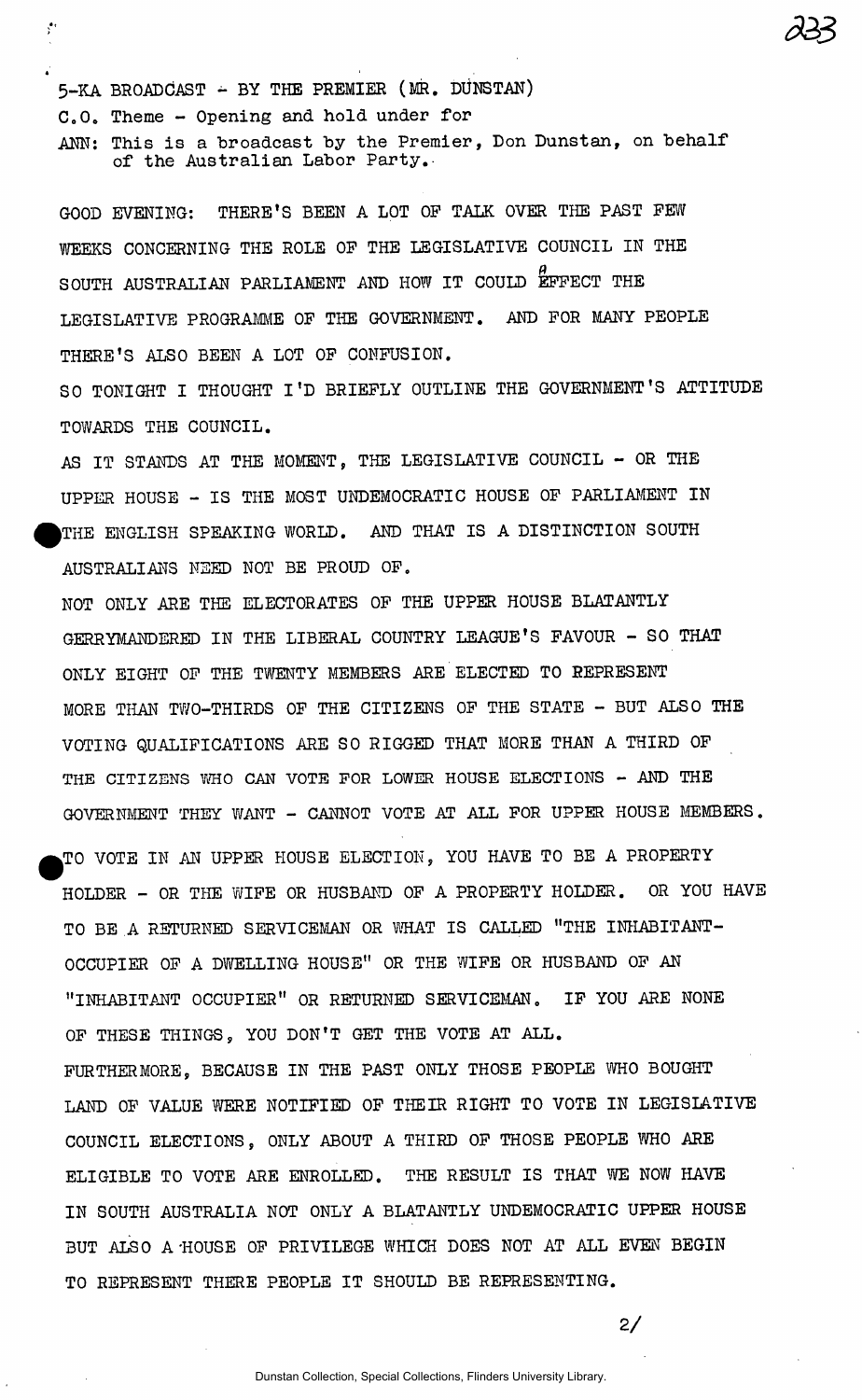IN PACT, ONE THING IS CLEAR. OVER THE YEARS THE LEGISLATIVE COUNCILLORS OP THIS STATE HAVE PROVED THEMSELVES TO BE REPRESENTATIVES ONLY OP ENTRENCHED BUSINESS INTERESTS AND OP THE LIBERAL COUNTRY LEAGUE.

 $2.$ 

 $\ddot{\ }$ 

HOWEVER, PERHAPS ONE OP THE WORST FEATURES OP THE LEGISLATIVE COUNCIL IS THAT, GIVEN THAT IT IS SO UNREPRESENTATIVE, IT IS ALSO ONE OP THE MOST POWERFUL UPPER HOUSES IN THE BRITISH CONCONWEALTH. THE UPPER HOUSE HAS THE POWER, NOT ONLY TO REJECT LEGISLATION INTRODUCED BY THE DEMOCRATICALLY ELECTED GOVERNMENT, BUT ALSO THE POWER TO REJECT LEGISLATION ABSOLUTELY. AND THAT INCLUDES MONEY BILLS - AN AREA TRADITIONALLY CONSIDERED IN THE RIGHT OP GOVERNMENTS OF THE DAY ELECTED BY A MAJORITY OP THE PEOPLE.

WE ARE NOW FACED WITH A SITUATION IN SOUTH AUSTRALIA WHERE THE DEMOCRATICALLY ELECTED GOVERNMENT CAN HAVE ITS LEGISLATION REJECTED BY AN UNREPRESENTATIVE HOUSE WHICH HAS AN INBUILT BIAS, FIRSTLY AGAINST THE GOVERNMENT BECAUSE IT HAS PLANS TO ALLOW EVERY ADULT THE VOTE FOR BOTH HOUSES OF PARLIAMENT, AND SECONDLY AGAINST THE GOVERNMENT BECAUSE SIXTEEN OF THE TWENTY MEMBERS BELONG TO THE LIBERAL COUNTRY LEAGUE.

FOR PEOPLE INTERESTED IN POLITICS THE MEMBERS OF THE UPPER HOUSE HAVE PROVIDED OVER THE YEARS A FUND OF ABSURDITIES. WE HAVE THE EXAMPLE, FOR INSTANCE, OF THE LEADER OF THE OPPOSITION IN THE UPPER HOUSE, MR. DE GARIS, ARGUING THAT THE UPPER HOUSE PROTECTED "THE PERMANENT WILL OF THE PEOPLE" - MEANING I SUPPOSE, THAT THE VOTERS OF SOUTH AUSTRALIA HAD AN "IMPERMANENT WILL" WHEN THEY VOTED FOR THE LOWER HOUSE OF PARLIAMENT. IN OTHER WORDS, HE ARGUED THAT PEOPLE HAVEN'T GOT ENOUGH SENSE TO ELECT GOVERNMENTS - THOUGH BY WHAT REASONING THE LEGISLATIVE COUNCILLORS IMAGINE THAT THEY ARE MORE WISE THAN THE DEMOCRATIC MAJORITY NO ONE KNOWS.

THE COUNCILLORS ARGUE THAT THEY ARE EFFECTIVELY A HOUSE OF *0*  REVIEW IN THE SOUTH AUSTRALIAN CONTEXT, ACCEPTANCE THEY DESCRIBE AS "HASTY" LEGISLATION. 3/

Dunstan Collection, Special Collections, Flinders University Library.